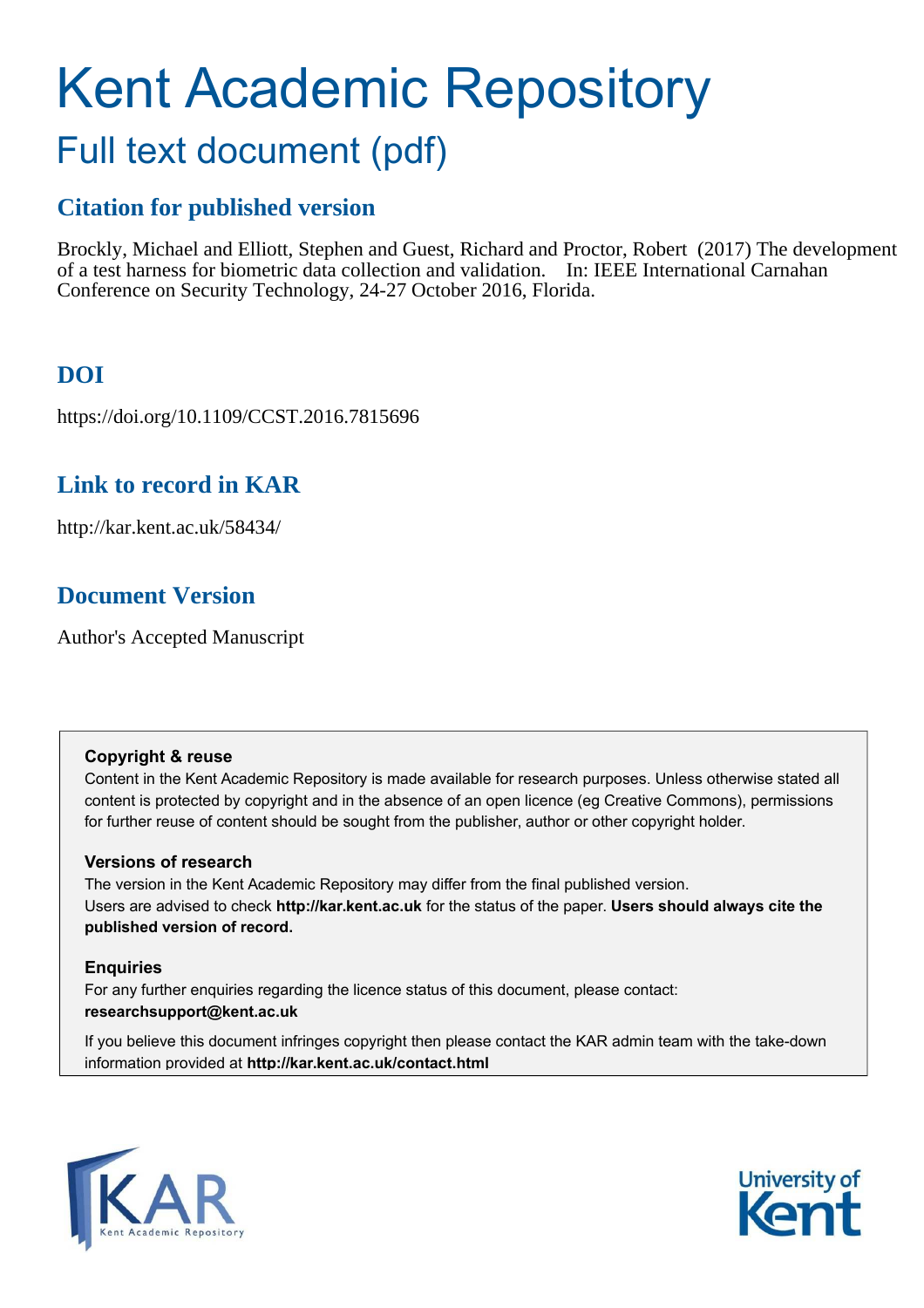## The development of a test harness for biometric data collection and validation

Michael E. Brockly, Stephen J. Elliott\*, Robert W.

Proctor

International Center for Biometric Research, Purdue University, West Lafayette, IN 47907 USA \*elliott@icbrpurdue.org

*Abstract***—Biometric test reports are an important tool in the evaluation of biometric systems, and therefore the data entered into the system needs to be of the highest integrity. Data collection, especially across multiple modalities, can be a challenging experience for test administrators. They have to ensure that the data are collected properly, the test subjects are treated appropriately, and the test plan is followed. Tests become more complex as the number of sensors are increased, and therefore it becomes increasingly important that a test harness be developed to improve the accuracy of the data collection. This paper describes the development of a test harness for a complex multi-sensor, multi-visit data collection, and explains the processes for the development of such a harness. The applicability of such a software package for the broader biometric community is also considered.**

*Keywords***—Biometrics, data collection, human error, test administrator error, test harness**

#### I. INTRODUCTION (*HEADING 1*)

Biometrics is defined as the automated recognition of individuals based on their behavioral and biological characteristics [1]. A number of factors constitute a biometric system, including the biometric characteristic itself, the sensor, the subject, the algorithm, the environment, and the test administrator. The test administrator is a critical part of a biometric data collection system, being responsible for following data collection procedures and supervising the test subjects [2]. The test administrator is also responsible for monitoring the data quality prior to the data being accepted into the data collection system. Data that are being monitored include biometric samples as well as metadata, such as age, ethnicity, etc. It is important that both types of data are correct when entered into the system.

Poor data quality refers to biometric data that are captured incorrectly, causing low image quality, incorrect labeling of biometrics, or incorrect entering of metadata. At the operational level, poor data, regardless of the source, lead directly to subject dissatisfaction, increased cost, and lowered test administrator job satisfaction [3].

Metadata also needs to be acquired correctly. Metadata are important in data collections because they provide additional

Richard Guest School of Engineering and Digital Arts, University of Kent Canterbury, Kent, CT2 7NT, UK

context to the biometric samples. Examples include gender, moisture of subjects' fingerprints, and documentation of any disorders that may affect the subject's ability to complete the successful presentation of a biometric sample. The task of entering and updating biometric data into a database can create metadata errors [4].

Furthermore, these data are typically entered manually in the presence of the subject. If the metadata information are incorrect, the results of the data analysis will be inaccurate because subjects may be associated with wrong data. Also, accepting poor-quality data into the test database could be responsible for many of the matching errors in biometric systems and could be the greatest weakness of some implementations [4].

Test administrators are essential to the collection of biometric data and metadata that are free of errors. Without data validation and error mitigation, poor-quality data may be allowed into the biometric system. The creation of a test harness is an integral part in the reduction of the error that is introduced by the test administrator. This study focuses on the creation of a test harness and the impact that it has on test administrator error over a two-visit biometric data collection

#### II. ROLE OF THE TEST ADMINISTRATOR

Test administrators are an integral part of most data collection systems and commonly make the final decision regarding whether a sample is accepted or not. As such, they need to be trained to understand fully how to handle a system error or problem if it occurs [5].

The test administrator's role is to collect the biometric data, however many times the administrator also ensures that the data collection is performed properly by the subject even if the resulting data are of poor quality. The test administrators' roles vary depending on the test protocol, institutional requirements, and the requirements of the test. For example, in a study by Theofanos et al. [6], test administrators were able to assist subjects to overcome deficits of both video- and poster-based instructional material. In other studies, the test administrator changed the environment [7], tilted and operated the camera [8], ensured that the session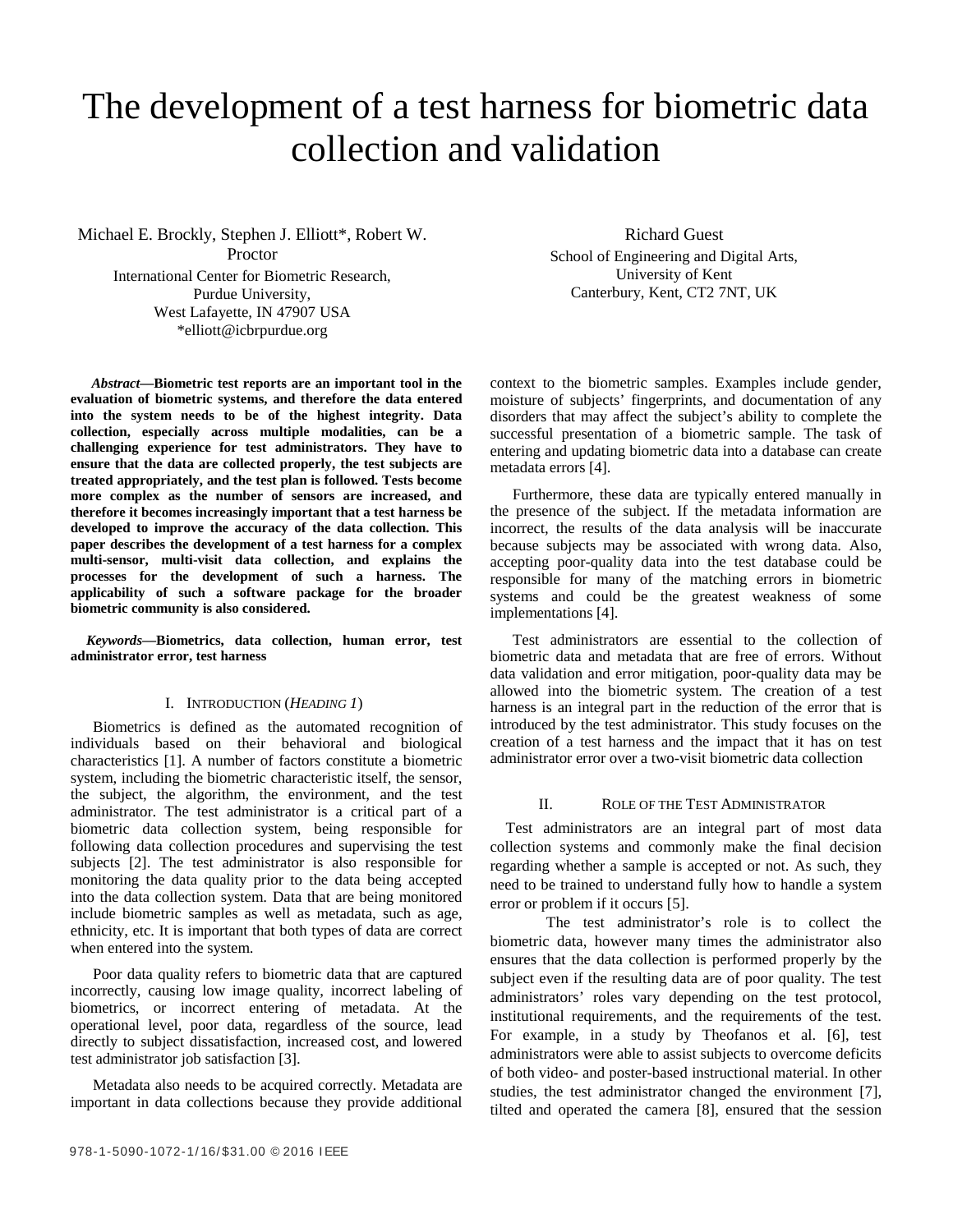proceeded correctly [9], and conveyed complex instructions, while administering the test [10].

Test administrator error could affect many of the data collection procedures, including misuse of a device, inconsistent sampling, providing incorrect instructions to subjects, and incorrect data entry. Some of these issues can be caused by a lack of training, incompetence, overwork, or unrealistic throughput expectations set by the experimenter [4]. Unrealistic throughput expectations could cause test subjects to queue up, which may create additional stress or burden on the test administrator. Hicklin and Khanna [4] recommended the creation of test administrator performance metrics to identify lapses in training and data collection errors. These performance metrics are necessary to fully understand the test administrator's impact on the biometric system.

The reliability of the test administrator is also affected by the length of the test, the test administrator's abilities, the subjects' abilities, and the test conditions where the data collection occurs [11].

One way to mitigate the amount of test administrator error in a data collection environment is with training. Test administrators should be given a set of training topics to introduce them to the biometric technology that is used in the test. Some of these topics include an overview of device operations, how to install the devices, the skills needed to successfully use the devices, start-up procedures, normal operating procedures, human interface procedures, shutdown procedures, and device error response activities [12]. Furthermore, training should take place with an experienced test administrator, and the session should be documented in a quality control manual, such as ISO 17025 [13]. The goal of training is to prevent poor quality from the source [4]. It is important that the test administrator be trained on the actual system that is used during data collection. This training will help to provide experience with the system.

A good test administrator needs to possess many different qualities to function well with complex technological systems and human subjects simultaneously. Complex systems include computerized record systems [9] as well as biometric data [4]. At the beginning of the data collection, the test administrator needs to serve as a host for the subjects. Some of these responsibilities include making the subject feel welcome and making the experience pleasant [14]. These responsibilities can be dependent on the personality of the test administrator. If a study requires many interactions between the test administrator and the subject, an extroverted test administrator may be better than an introverted one. Some studies do not allow the test administrators to talk to the subject, and in these cases, an introverted test administrator may be a better choice.

It is the job of the test administrator to know every aspect of the data collection process and convey any and all necessary instructions to the subjects. An example of this process includes the test administrator giving correct instructions to the subjects for every visit. Dumas and Loring [14] recommended that test administrator duties include greeting subjects, making eye contact, smiling, being relaxed, listening attentively, speaking slowly, and adapting to interaction style. On the other hand, test administrators are advised against acting distracted, using a monotone voice, exhibiting nervousness, rushing subjects, showing annoyance, touching the subjects, and using extraneous technology such as email, or a cell phone, or going on social media.

The workload for a test administrator needs to be balanced so that there is enough work to do without causing the administrator to be overwhelmed by the amount. The test administrator's workload should be monitored so that it does not become a source of quality problems [4]. One report [12] suggests that test administrators should verify test crew demographics and the device installations, conduct system audits, provide the biometric device during conduct of the test, review documentation of daily activities, ensure compliance with test procedures, and validate all collected data.

If the workload is too high, a certain level of automation could be added. Automation aims to provide a system with more capabilities during complex scenarios to take error out of the hands of the test administrator [5]. Automation should primarily be used to eliminate unwanted workload steps such as human data entry, which may prove to be error prone. Unwanted workload includes mental calculations, estimations, comparisons, and unnecessary thinking [15]. Automating these steps will simplify the process for the test administrators, allowing them to focus their cognitive resources on the critical tasks at hand.

It has been reported that fatigue, stress, and distraction are key factors that impact human test administrator performance. With these factors in mind, a person's ability to maintain vigilance and attention reduces over time [5]. Systems should be designed to anticipate test administrator fatigue. Biometric data collection can be a repetitive process, and fatigue will play a role in data collection. Shift workers are even more susceptible to fatigue than are task-based workers. Test administrators are commonly scheduled as shift workers, so fatigue needs to be avoided when possible.

There may also be a link between error frequency and test administrator demand that increases subject waiting times [16]. Additional errors and quality problems can increase with test administrator workload and stress [4]. Many factors will impact the stress levels of a test administrator and may result in an increase in errors or slower throughput times. Ruthruff [17] reported that subjects under a time deadline tend to make more errors in difficult conditions than in easy experimental conditions. The same effect may be observed for test administrators dealing with complex information.

Test administrators are commonly put in situations where scheduling creates time constraints. The need to process subjects through the data collection is crucial, and there is usually a specific time frame in which to do so. This time frame is determined by throughput and budget. If this time constraint passes, additional subjects may start to line up, causing the test administrator to work at an even faster pace so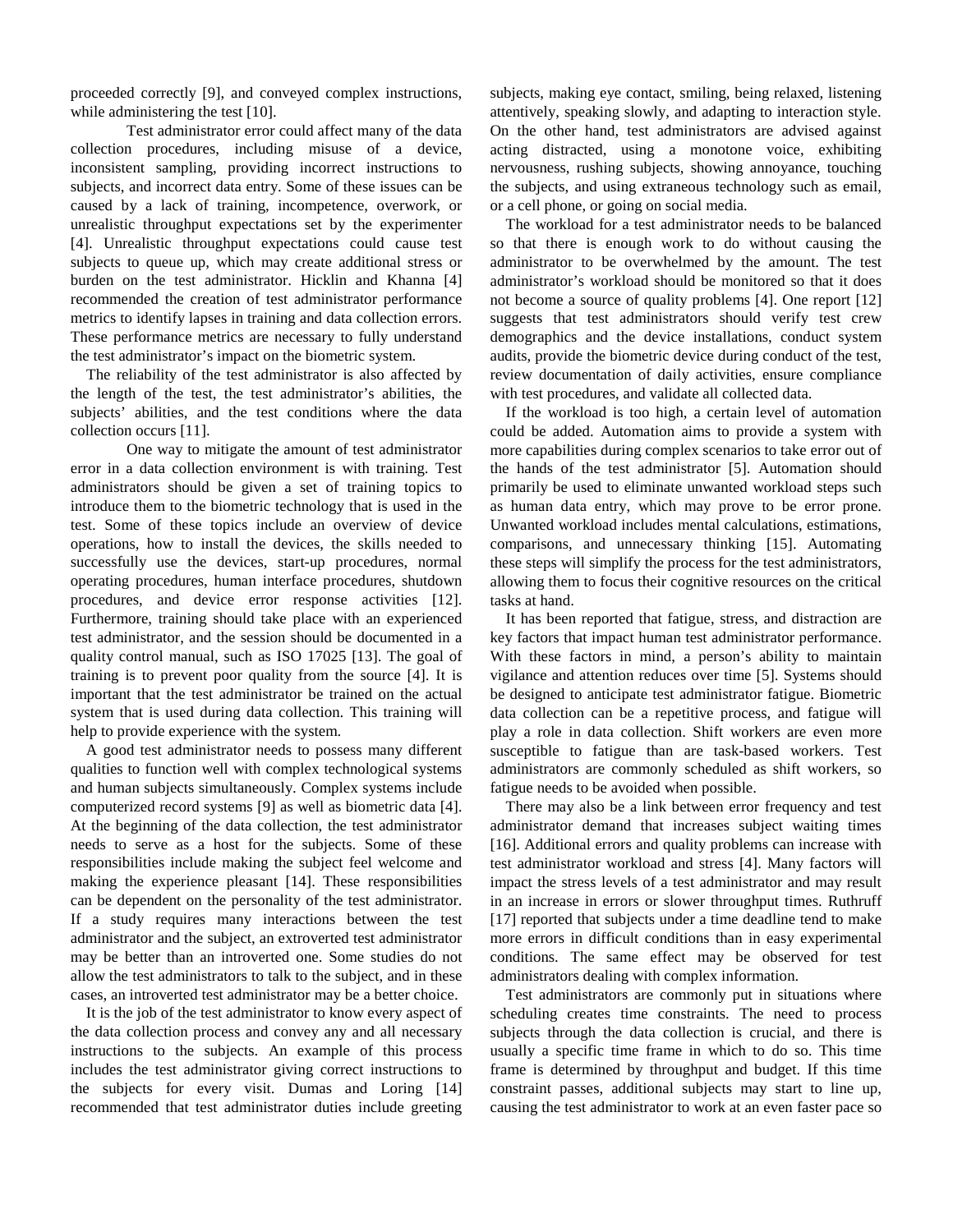that subjects are not delayed. If multiple subjects come in at the same time, a queue may cause an increase in stress and distraction. The high level of stress and distraction may have a negative impact on decision making by the test administrator.

A common challenge is designing systems that provide functionality but are also easy to learn and use [9]. Some factors that affect the usability of the system include the ergonomic design of the work area, the work station, the Graphical User Interface (GUI), and the user manual. With the test scenario, a GUI should be easy to use and created from the test administrator's perspective. If designed properly, the GUI will help to create a system that is free of confusion. A well-made test administrator-GUI will allow administrators to spend less time searching and thinking, and more time collecting data.

Another principle is to include only the information needed by the test administrator at a given time [15]. Extraneous information should be excluded so that the administrator can focus on the subject and the data collection. Complex systems used in biometric data collections rely on a certain level of test administrator proficiency. Test administrators need to know how to handle the system in the event of a failure.

Qualitative evaluations are used to highlight common errors that occur when the test administrator interacts with a system [5]. These evaluations measure test administrator error rates to improve the system design. Surveys can also be used to learn what problems the system might have from the test administrator's viewpoint. This will help to identify deficiencies in the data collection. Focus groups are used to discover test administrator viewpoints. Focus groups are best used to obtain answers to open-ended questions and acquire as much information as possible from a descriptive answer [5].

Test administrators will affect the data collection procedures. Policy and administration are two key elements of systems management. By implementing best practice policies early on, the biometric system can be designed with cognitive engineering principles in mind. These principles refer to a system that is designed to support the human that is using it [18]. An experiment by Murata and Iwase [15] showed that reaction time was shorter when using cognitively engineered interfaces than when using an interface that was not created using cognitive engineering principles.

#### III. METHODOLOGY

Prior to developing the test harness, a survey was conducted with current and past test administrators to understand their concerns about biometric data collection. The survey was issued to every test administrator who had worked in a data collection at the testing center between the summer of 2012 and the summer of 2013. The purpose of the survey was to determine the concerns and problems with past tests. The survey contained multiple Likert questions for use as quantitative data. These questions involved degrees of satisfaction with devices, studies, and administrative conditions. The survey also included open response questions for test administrators to write opinions and suggestions.

This survey and a review of literature were evaluated to create the test harness, with the intent of reducing the amount of administrator error. After creation, the test harness was evaluated by conducting pre- and post-data collection on a number of different sensors. The approach for this research was as follows:

- Conduct a survey of test administrators (both current and past).
- Hold a training session based on the ISO 17025 internal quality document between two visits of a biometric data collection to reinforce test protocol.
- Develop the test harness and continuous improvement plan.
- Hold a focus group for test administrators to analyze the test harness.
- Use the test harness on the second visit of the data collection. The second visit occurs approximately nine months after the first visit.
- Analyze the test administrator error results between visits one and two.
- Conduct a post-mortem session, allowing test administrators to provide further recommendations.

#### IV. RESULTS

#### *A. Test Administrator Survey*

Seven test administrators were surveyed about their previous experiences when data collecting. Six of the administrators reported that they preferred consistent schedules. The administrators also reported that they had many different roles during the data collections. In one particular collection, they reported serving as data collector, participant scheduler, test administrator scheduler, error reporter, data manager, and system designer.

Test administrators were also commonly confused on who was in charge of the data collection. In one data collection, test administrators responded by naming three different people who they thought were in charge. A central person in charge will help to create a chain-of-command and provide accountability for procedure changes. Having a single person in charge will also be of benefit for training. For each data collection, the majority of test administrators reported that they received instructions from other test administrators, rather than a central person. This can create fragmented instructions and different behaviors for each test administrator.

Test administrators provided feedback on device specific issues, such as the collection of face data. Test administrators reported that they created errors in past data collections using cameras. Some errors reported included holding the device too close to the subject, using incorrect device settings, and forgetting to perform essential steps. Finally, all seven test administrators reported that they occasionally questioned their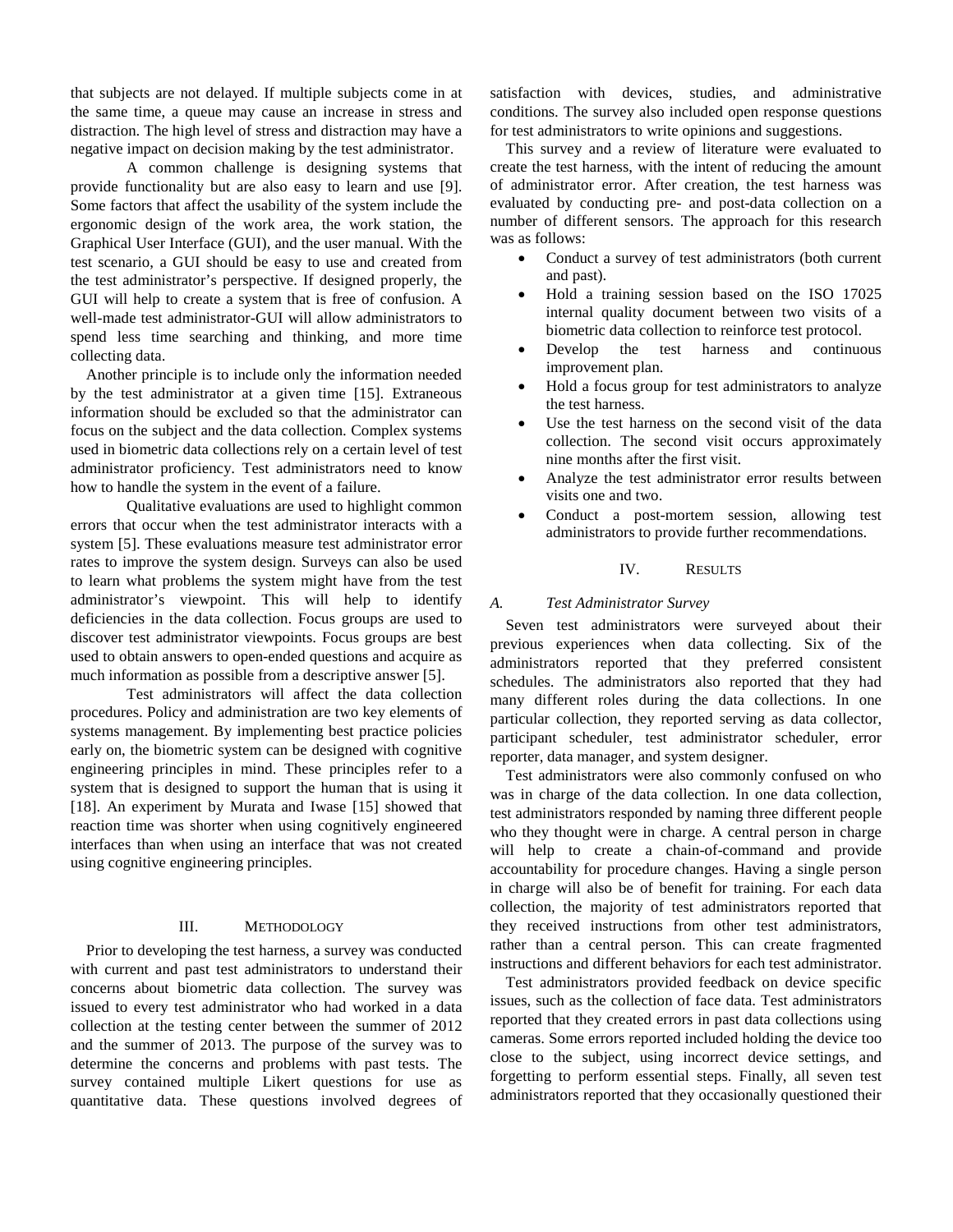own judgments and sometimes forgot at which step of a data collection they were on. This shows the need for standard operating procedures (SOPs) and formal training.

#### *B. Training of test administrators*

Test administrators were required to read the internal quality manual prior to the second data collection. This manual outlined general requirements to ensure that the administrators complied with internal policies and procedures such as error reporting and best practices. The administrators were trained on how to properly complete all data collection activities. This training session was held prior to the start of visit two and focused on instructing the administrators how they should interact with each station. Before starting the training, each administrator completed a consent form, allowing video to be recorded and their actions to be logged in the database. Test administrators were shown one data collection station at a time and allowed time to practice or ask questions before proceeding. After completing the training, test administrators were shadowed for a minimum of two data collections to ensure that all processes were correctly understood.

Test administrators were also required to pass a quiz demonstrating their knowledge of error reporting procedures and the internal quality manual. A minimum score of 80% (16 of 20 questions correct) was required to work as a test administrator in this data collection. This minimum score was chosen because 80% is typically the score needed for a "B" grade. After completing the quiz, each test administrator was given her or his score, along with the justification for each incorrect answer, in private. The most commonly missed question involved when improvements could be implemented to the data collection. Four of the test administrators thought changes could not be made during the data collection because changes could jeopardize the results. Test administrators were reminded of the importance of continuous improvement and that changes could be made during the data collection as long as they did not affect the integrity of the data. Individual test administrator results are shown in Table 4.1.

TABLE 1. TRAINING QUIZ RESULTS

| <b>Test Administrator</b> | % Correct |
|---------------------------|-----------|
|                           | 90%       |
|                           | 80%       |
|                           | 95%       |
|                           | 80%       |
|                           | 80%       |
|                           | 95%       |
|                           | 100%      |

#### *C. Improvements to the test harness*

Following the feedback from the test administrator survey, the review of literature, and the data from the first visit of the study, the following improvements were made to the test harness:

- <span id="page-4-0"></span>1. Test administrator shift log-in provided additional data for the project manager on logged hours to monitor for fatigue, and test administrator accountability for errors. Prior to starting the data collection work shift, the test administrator logged into the database with unique credentials created during training. If a previous test administrator had not logged out of the database, a "Switch User" button allowed the administrator to change to her or his account. The primary function of the database GUI was to remind the administrator of common operations that must be completed at the start of the day and before each new subject.
- 2. Housekeeping checklists checkboxes were introduced for common items at the start of the day and at the start of each subject

| <b>Start</b>                                         | <b>Subject</b>            | <b>Government ID</b>                                                                                                                                                                                                                                                                                                                                                                    | <b>MOET</b> | <b>Fingerprint</b>                                                                                                                         | Iris      | 10-Print | Face | CAR                   | <b>PAR</b> | End |
|------------------------------------------------------|---------------------------|-----------------------------------------------------------------------------------------------------------------------------------------------------------------------------------------------------------------------------------------------------------------------------------------------------------------------------------------------------------------------------------------|-------------|--------------------------------------------------------------------------------------------------------------------------------------------|-----------|----------|------|-----------------------|------------|-----|
| <b>Lock Record</b><br>No-Show Subject<br>Switch User |                           |                                                                                                                                                                                                                                                                                                                                                                                         |             | Remember to note your hours in the Timesheet: New Timesheet<br>Database: FMSP -> Timesheet<br>Project:<br><b>Activity: Data Collection</b> |           |          |      |                       |            |     |
|                                                      | <b>Test Administrator</b> | <b>Starting Day Instructions - Validation</b>                                                                                                                                                                                                                                                                                                                                           |             |                                                                                                                                            |           |          |      |                       |            |     |
|                                                      | 5. Plug in<br>5. In the   | 1. Start camera on Advanced WebCam on Calefete (10-Print Station).<br>2. Start all three cameras on Advanced WebCam on Melbourne<br>3. Turn on both floodights for<br>into the UPS next to Melbourne.<br>4. Make sure Canon camera has enough power.<br>folder, for 10-print & face, create & save to a subfolder that matches the current date, in the format mmddyy                   | station.    |                                                                                                                                            | machine). |          |      |                       |            |     |
|                                                      | <b>Test Administrator</b> | Continuing Data Collection (Before each subject) - Validation                                                                                                                                                                                                                                                                                                                           |             |                                                                                                                                            |           |          |      |                       |            |     |
|                                                      |                           | 1. On Melbourne, clear the fts, csv, and tracking data in the Appiclation Manager for<br>2. On Melbourne, uncheck fts and tracking data and click Save,<br>3. On Melbourne, recheck fts and tracking data and click Save.<br>4. On Melbourne, run cd /tmp command in putty.<br>5. On Melbourne, run rm -f "raw command in putty.<br>6. On Melbourne, run rm -f *, fts command in outty. |             |                                                                                                                                            |           |          |      | (This is in the SOP). |            |     |

#### Fig 1: Test Administrator Checklists

Checkboxes were used to ensure that operations such as clearing system log files, turning on additional lighting for the iris recognition station, and starting video recordings were all completed. Items noted in the checkboxes were operations that were commonly forgotten during visit one. The checkboxes were not always used to validate that the housekeeping activates were performed by test administrators. Although the first set of checkboxes was only performed at the start of the day, test administrators needed to validate that all six of the activities listed under "Test Administrator Continuing Data Collection (Before each subject) – Validation" were completed before each new subject arrived. Test administrators did not use these checkboxes for 10 of the 81 subjects, but it is likely that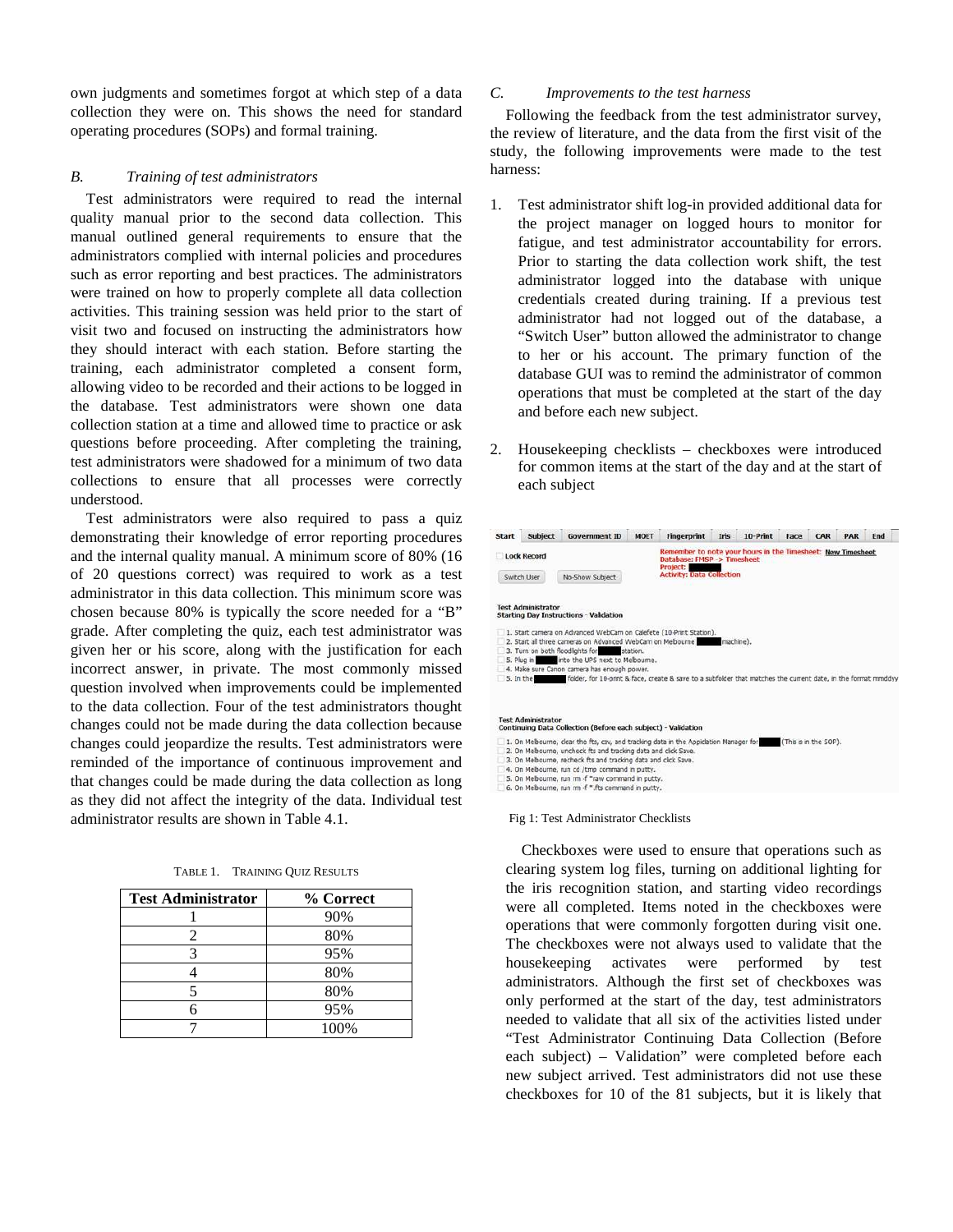these activities were still completed.

After verifying that the operations were completed, the test administrator navigated to the "Subject" tab to check-in the subject. In the event of a subject missing an appointment, the "No-Show Subject" button was selected to create a report of this event in the database. This report justified that the subject should not receive compensation for the day and that data were not lost or accidentally deleted by the test administrator.

<span id="page-5-0"></span>

3. Validation of metadata. Test administrators were not able to move to the next screen if there were outstanding data requirements

| "VisitNumber" is defined to require a value.<br>Allow this field to remain empty? |  |
|-----------------------------------------------------------------------------------|--|
|                                                                                   |  |

Fig 3. Empty Field Error

A new screen in the test harness prompted test administrators to look up a past subject or add a new subject to the database. As these subjects were returning for their second visit, any demographic information that missing or incorrectly collected from the first visit was highlighted in red to prompt the test administrator to collect this information from the subject. These fields, such as a standardized format for data of birth, were automatically validated by the database.

4. Sensor-specific data collection improvements. To aid in the complexity of a 10-stage data collection, the test harness provided guidance to the test administrators. This

guidance included all necessary hardware and software instructions, scripts to be read to the subjects, and a place to document any deviations from the test protocol. In the first visit of the study, 12 subjects were missing their fingerprint metadata. Visit two, required all subjects to have this data collected and store, and also improved the capture of sebum (oiliness of a fingerprint), as it was collected incorrectly during the first visit. A change to the test protocol showed a significant reduction in error. [Table 2](#page-4-0) shows the improvements of the fingerprint metadata between visits.

| <b>Metric</b>                       | Visit<br>One | <b>Visit</b><br>Two |
|-------------------------------------|--------------|---------------------|
| Missing Subjects (All Fields Blank) | 12           |                     |
| Temperature (Blank)                 | 0            | $\theta$            |
| Skin Texture (Blank)                | 0            | 0                   |
| Pigmentation (Blank)                | 0            | $\mathbf{\Omega}$   |
| Sebum (Measured Incorrectly)        | 99           |                     |
| Moisture (Blank)                    | 0            | O                   |
| Elasticity (Blank)                  | 0            | 0                   |
| Skin Color (Blank)                  | 0            |                     |
| Keratin (Blank)                     | 0            |                     |
| <b>Total Erroneous Fields</b>       | 195          |                     |

TABLE II. FINGERPRINT METADATA BETWEEN VISITS

Another area that was improved was the data collection of face data. Improvements were gleaned from the test administrator survey. An additional template was used to align the subjects' faces, and this improved the image quality of the face metrics as measured by a commercially available face quality tool. Samples in all but one category increased or stayed consistent at 100%. The height to width ratio underwent a substantial improvement from 50.93% to 100%. The camera template also aided to improve the degree of blur by helping the test administrators to line up the subjects' faces. The full results of the face improvements are shown in [Table 3.](#page-5-0) 

5. Introduction of preventive action and corrective action reports. To create a philosophy of continuous improvement, Corrective Action Request (CAR) forms were implemented in the test harness. These database forms were completed by test administrators to recommend process changes after an error had occurred. Preventive Action Request (PAR) forms were also implemented. PARs were completed by the test administrators to recommend a process change before an error occurred. These forms included a unique identification number, the source of the problem, the urgency of the problem, a description of the problem, proposed actions to fix the problem, who assigned the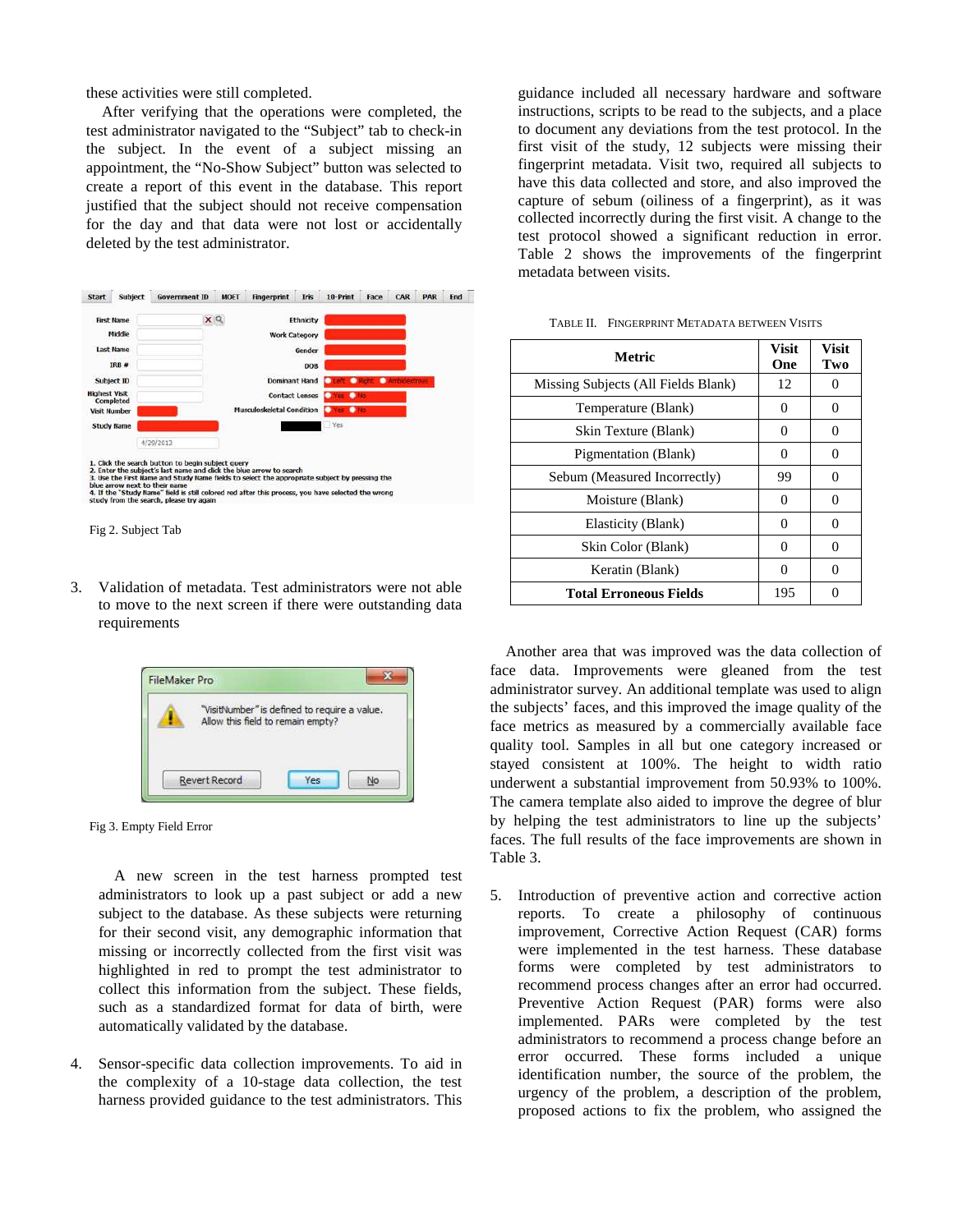problem, the assignee, and whether the problem had been corrected or not. PARs and CARs were built into a tab in the software so they could be easily accessed by test administrators. Upon submission, the CAR or PAR was stored as a database record and a copy was emailed to the test administrator to whom it was assigned. It became the responsibility of the assignee to complete the request or forward it to another test administrator who could.

|                                   | % Compliant      |                  |
|-----------------------------------|------------------|------------------|
| <b>Metric</b>                     | <b>Visit One</b> | <b>Visit Two</b> |
| Eye Separation                    | 95.34%           | 97.21%           |
| Eye Axis Angle                    | 97.21%           | 99.20%           |
| Eye Axis Location Ratio           | 87.58%           | 97.61%           |
| Centerline Location Ratio         | 0%               | 0%               |
| Height to Width Ratio             | 50.93%           | 100%             |
| Head Height to Image Height Ratio | 97.52%           | 97.61%           |
| Image Width to Head Width Ratio   | 69.26%           | 37.85%           |
| <b>Eye Contrast</b>               | 100%             | 100%             |
| <b>Brightness Score</b>           | 100%             | 100%             |
| Facial Dynamic Range              | 100%             | 100%             |
| Percent Facial Brightness         | 100%             | 100%             |
| Percent Facial Saturation         | 100%             | 100%             |
| Degree of Blur                    | 60.56%           | 68.13%           |
| <b>Image Format</b>               | 100%             | 100%             |

TABLE III. FACE QUALITY METRICS BETWEEN VISITS

#### *D. Post-mortem*

A post-mortem session was held three weeks after the conclusion of the data collection. Six test administrators were asked about their experiences and opinions, on the benefits, scope, schedule, costs, quality, communication, staffing, risks, and action requests of the data collection. Test administrators unanimously reported that the database implementation and additional tools made data collection easier than past collections. Although there were scripts provided, some of the test administrators thought that they were repetitive, and therefore did not adhere strictly to the script. It was suggested that scripts should vary per visit, or possibly contain only a list of guidelines that should be addressed. Test administrators reported that there were still difficulties in recording all of the comments from the subject, especially when the data collection was complex. Test administrators suggested that a second test administrator would make this process easier and more accurate.

From the perspective of the new test harness, it was clear that the improvements were beneficial. All test administrators indicated that they found the harness to be straightforward and easy to use, although there were still some difficulties with the

CARs and PARs. Some test administrators reported that it was not always clear to whom the request should be assigned.

It was recommended that future studies should continue to use the electronic data collection procedures and they should continue to be located in the software suite for quick referencing. If the study were to be repeated, test administrators unanimously agreed that hardware and systems should be upgraded to fully optimize the established test harness.

#### V. CONCLUSIONS

This study examined the creation of a test harness to measure and reduce the amount of test administrator error in a biometric system. By introducing new training methods and creating database functionality to help test administrators, the amount of erroneous fields in the data collection was reduced. A continuous improvement philosophy was also built into the framework to aid future studies as well. The post-mortem activity was used to help in future studies by addressing remaining issues. In this framework, the use of CARs and PARs was essential to improving data collection and should continue to be used to provide accountability and also to keep records for the funding agency. Over the course of the data collection, a total of 44 corrective action requests and five preventive action requests were filed and resolved by the test administrators.

This study has shown that the test administrator plays an important role in the integrity of a subject's biometric data. Without a system to log test administrator actions, it is difficult to determine whether an error was caused by the subject, the test administrator, or an extraneous factor. The amount of erroneous data fields and non-compliant face samples was greatly reduced by paying specific attention to the role of the test administrator. Standardized training and error reporting were key in instructing test administrators how to correctly collect data, as well as how to solve any issues that may occur.

The test harness used in this data collection is fully modifiable. The methodology of the test administrator data collection suite can be adapted for any future biometric data collection. Data entry fields can be easily altered based on the nature of future tests. The ability to look up a subject in the database will also continue to help establish a database of subject data and metadata to aid in future research.

#### **REFERENCES**

- [1] International Organization for Standardization, "ISO/IEC 2382- 37:2012 - Information processing systems - Vocabulary - Part 37: Harmonized Biometric Vocabulary," 2011.
- [2] J. Campbell and M. Madden, "ILO Seafarers' Identity Documents Biometric Interoperability Test (ISBIT-4) Report," 2009.
- [3] T. C. Redman, "Poor Data Quality on the Typical Enterprise," *Communications of the ACM*, vol. 41, no. 2, pp. 79–82, 1998.
- [4] A. Hicklin and R. Khanna, "The Role of Data Quality in Biometric Systems," *White Pap. Mitretek Syst. (February 2006)*, no. February, pp. 1–77, 2006.